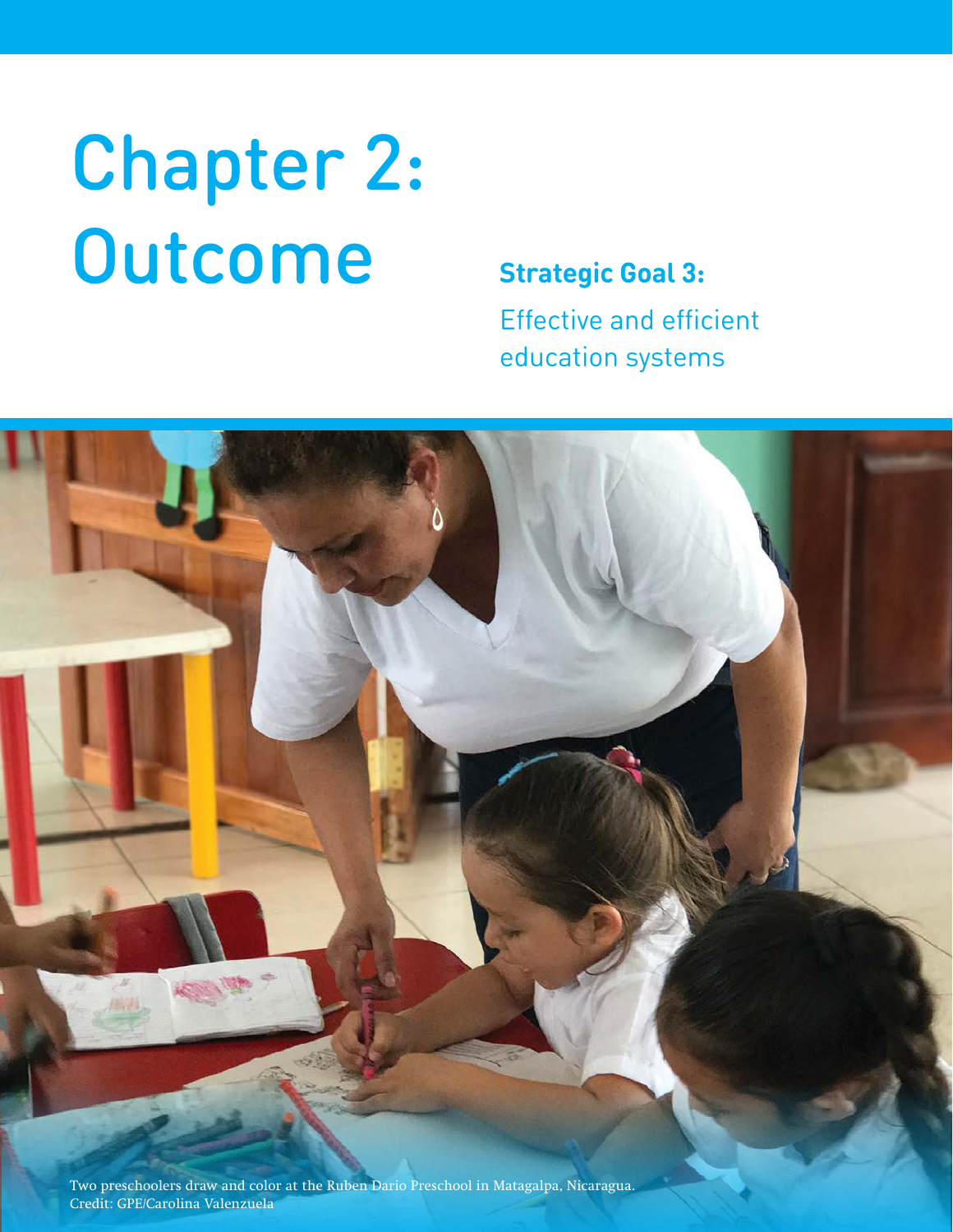# **CHAPTER 2:**

# **Effective and Efficient Education Systems**

# **Introduction**

Strategic Goal 3 of GPE 2020 focuses on improving the effectiveness and efficiency of GPE developing country partners' education systems. This is the key outcome in GPE's theory of change, which posits that strengthened education systems will contribute to student-level results — namely improved learning outcomes and increased equity, equality and inclusion.

Improved sector planning, policy implementation, mutual accountability and effective financing (discussed in chapter 3) in turn, are expected to result in stronger education systems.

GPE uses six indicators to monitor four dimensions of effective and efficient education systems:<sup>1</sup>

**•** Financing of education: The share of public expenditure dedicated to education, out of total public expenditure (Indicator 10).

**O** Teachers: The equitable allocation of teachers and the availability of trained teachers (indicators 11 and 12).

- Efficiency: The internal efficiency of the education system (Indicator 13).
- Data: The availability and timely reporting of education data and learning assessments to track student progress (indicators 14 and 15).

<sup>1</sup> In 2016-2017, new data is available for three out of the six indicators. For the remaining three indicators, the next milestone in the results framework has been set for 2018, by which time new data is expected.

For Indicator 10, the GPE Results Report 2015/2016 reported on baseline data from CY2015. Data from CY2016 is now available and reported in this chapter. The 2016 milestone corresponds to CY2016 data; therefore, the CY2016 data is compared to this milestone. Due to variations in the timing of the financial year and the availability of data on expenditure, CY2017 data is not available as of publication of this report. This data will be reported in the GPE Results Report 2017/18.

Indicators 11 and 13 of the results framework measure the equitable allocation of teachers and the internal efficiency coefficient at the primary level, respectively. Data for these indicators is drawn from education sector analyses in DCPs. No new data was available for these indicators in 2017; new data will be available by the next milestone set for 2018.

Indicator 15 of the results framework measures the proportion of DCPs with learning assessments that meet quality standards. The next milestone for Indicator 15 has been set for 2018, and no new data are available for 2017.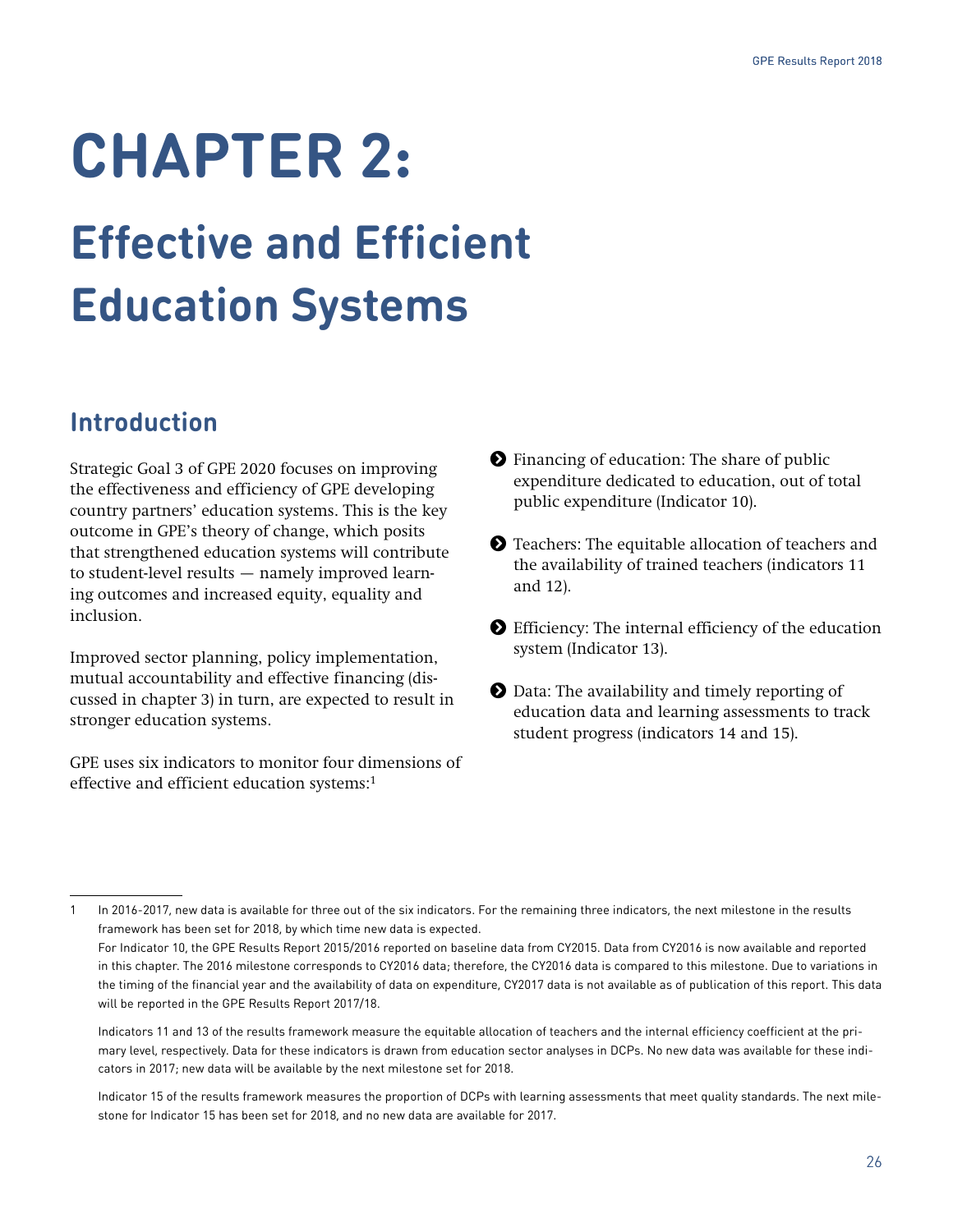This chapter discusses progress of developing country partners (DCPs) with respect to the milestones set for three indicators: public expenditure on education (Indicator 10), pupil to trained-teacher ratio (PTTR; Indicator 12), and reporting of education indicators to UNESCO Institute for Statistics (UIS) (Indicator 14). The remaining three indicators have milestones set for 2018. In interpreting the results, it is important to note that two of the three indicators (PTTR and reporting to UIS) are lagging, with data from 2015 reflecting the effects of policies and programs prior to 2014 (before GPE's current strategic plan began in 2016). Nonetheless, they offer a system for monitoring DCPs' trajectories over time, and they provide information that can be used to drive improvements in GPE's work.

Figure 2.1 summarizes the results for the three indicators. Domestic financing for education remained

strong in 2016. Seventy-nine percent (33) of the 42 DCPs with available data<sup>2</sup> either devoted at least 20 percent of total public expenditure to education or increased their share of public expenditure on education between 2015 and 2016.

Only 24 percent (12) of the 49 DCPs with data available had a PTTR of 40 or better, falling short of the 2017 milestone of 29 percent (Figure 2.1)  $-$  whereas in 2016, the milestone of 27 percent was met.

Similarly, 30 percent (18) of 61 DCPs reported 10 or more key education indicators to UIS, missing the 2017 milestone of 38 percent. In 2016, however, the milestone of 30 percent was met. Reporting of data on teachers and their training was especially problematic.

#### **FIGURE 2.1. Domestic financing remained strong, but milestones for the pupil-to-trained-teacher ratio and data reporting were missed.**



*Performance against system-level indicators 2016/2017*

Source: GPE compilation based on 2015 data of the UNESCO Institute for Statistics (database), Montreal, http://www.uis.unesco.org .

<sup>2</sup> For the remaining 19 DCPs, budget data was not publicly available or was not presented at a level of disaggregation that allowed for the computation of this indicator.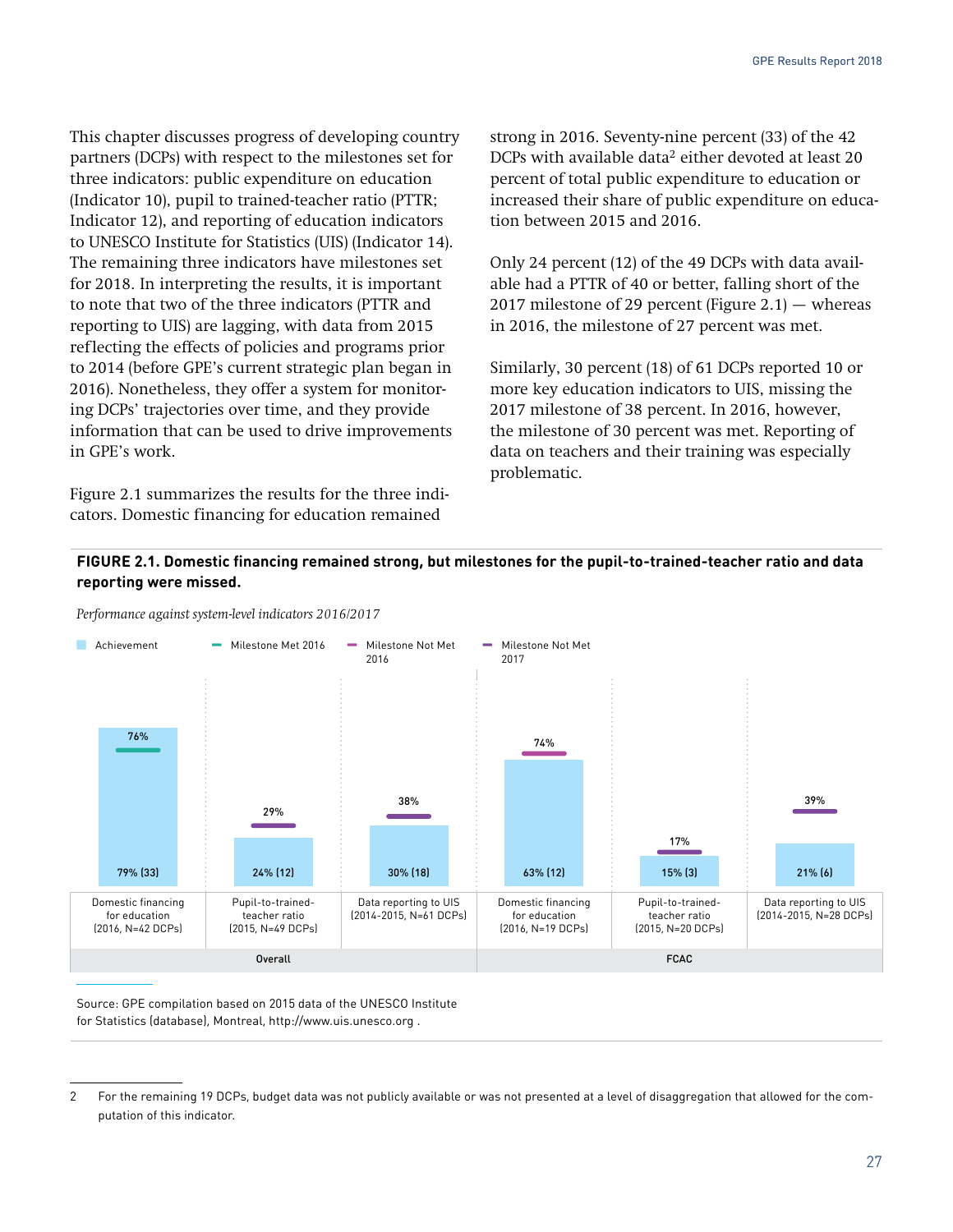Addressing system-level challenges requires sustained, long-term efforts. The sections below discuss the indicators in more detail and provide an overview of how the strengthening of education systems is being supported through GPE instruments.

# **Strategic Goal 3: Effective and efficient education systems delivering equitable, quality educational services for all**

### **Domestic Finance for Education (Indicator 10)**

Improved domestic financing for education — supporting, incentivizing and advocating for it  $-$  is a core aspect of the GPE's work. While external financial aid plays an important role in supplementing domestic resources and is often accompanied by valuable technical expertise, particularly in resource-constrained countries, it accounts for only a small proportion of overall education funding.3 Domestic funding is by far the most important source of education financing in low-income countries, with international finance comprising only 14 percent of education spending.4

GPE's results framework measures the proportion of DCPs that either (a) increased their public expenditure on education as a percentage of total public expenditure<sup>5</sup>, or (b) maintained sector spending at 20 percent or above of total public expenditure (Indicator 10). The overall proportion of DCPs that increased the share of education in public expenditure from 2015 to 2016, or maintained it at 20 percent and above, was 79 percent (33 out of 42 DCPs), and the milestone set for 2016 was met (Figure 2.2). Out of the 42 DCPs with data available in CY2016, 21 maintained sector spending at above 20 percent of total public expenditure, while 12 DCPs spent less than 20

percent of total public expenditure on education but made progress since CY2015.

However, a smaller proportion of countries affected by fragility and conflict met these requirements, at 63 percent (12 out of 19), and the corresponding milestone set for 2016 was not met. In CY2015, 77 percent (17 out of 22) of FCACs met these requirements. The following year, three of the 17 FCACs that met the requirements in the previous year did not have sufficient data to determine whether they met them in CY2016. Another two of the 17 FCACs that met these requirements in 2015 no longer met them in 2016.

#### **FIGURE 2.2. The overall milestone for domestic financing of education was exceeded, but not for FCACs.**

*Proportion of DCPs that increased their public expenditure on educa-*



Source: GPE calculations based on publicly available budget documents.

Note: Total government expenditure excludes debt service.

<sup>3</sup> See Chapter 4, Box 4.1, for analysis on the primary sources of education financing.

<sup>4</sup> The World Bank, World Development Report: Learning to Realize Education's Promise (Washington, DC: The World Bank, 2017) p.211.

<sup>5</sup> Debt-service is excluded from total public expenditure.

<sup>6</sup> DCPs must have data for both CY2015 and CY2016 to be included in the sample for this indicator.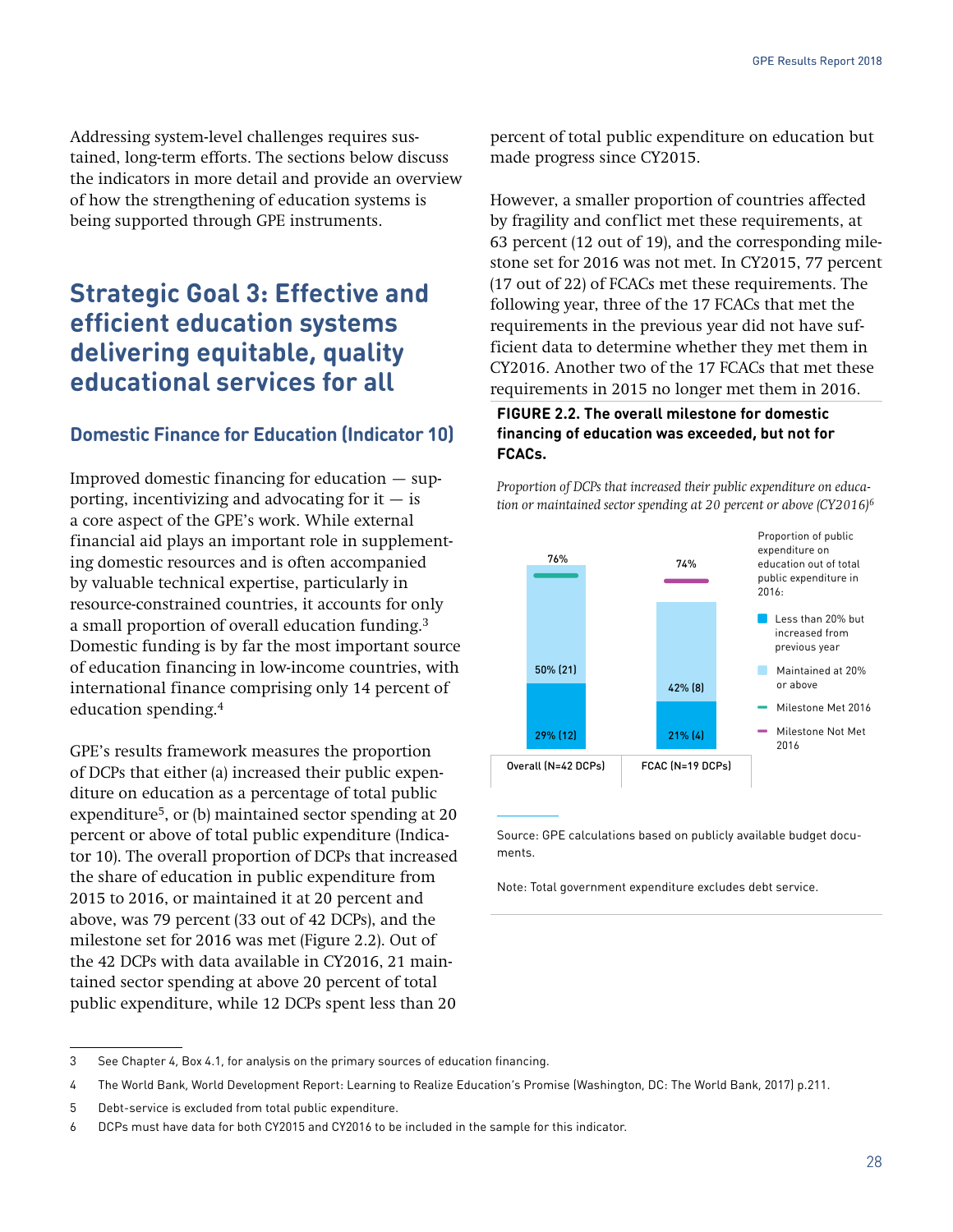Since CY2014, the median public expenditure on education as a percentage of total public expenditure across DCPs has remained stable and close to achieving the target level of 20 percent: at 19 percent for all DCPs, and 18 percent for FCACs. Despite this strong overall performance, there is considerable variation among DCPs with respect to public expenditure on education (Figure 2.3).

#### **FIGURE 2.3. The overall level and distribution of the share of public expenditure on education has remained stable since 2014.**

*Public expenditure on education as a percentage of total public expenditure in GPE DCPs (CY2014- CY2016)7*



Source: GPE calculations based on publicly available budget documents.

Of concern are five DCPs that spent less than 20 percent of total public expenditure on education in 2015 and have not made progress since, and another four DCPs that spent above the 20 percent threshold

in 2015 but slipped below the threshold in 2016 (Figure 2.4).

GPE employs several methods as it supports DCPs in meeting the objective of adequate domestic financing for education. It supports financially sound education sector plans, based on budget analyses and financial simulations, and works to increase the availability of data on sector finance by supporting the development of financial information modules in education monitoring information systems (EMIS) in DCPs. The GPE funding model requires DCPs that apply for ESPIGs to commit to either maintaining expenditure on education above 20 percent of total public expenditure, or to increasing the share of expenditure on education progressively toward this target.

Another instrument for improved domestic financing for education is Secretariat staff technical support and engagement in the country's policy dialogue on domestic financing. Under GPE's global objective, Mobilize More and Better Financing, GPE's results framework Indicator 31 measures the proportion of missions to DCPs by Secretariat staff that address the issue of domestic financing. Data from this indicator show that, in FY2017, Secretariat staff carried out at least one mission that addressed domestic finance to six of the nine DCPs that spent less than 20 percent of total public expenditure on education in CY2016 and have not made progress since CY2015. No Secretariat missions to the remaining three DCPs took place in FY2017. Therefore, the issue of domestic financing was addressed in all DCPs that did not meet the domestic financing requirement in 2016 and to which a Secretariat mission took place in 2017.

<sup>7</sup> All DCPs with data available for a given calendar year are included in the sample for that year. The overall samples are larger than for Indicator 10, since the analysis presented here does not require a DCP to have two consecutive years of data in order to be included in the sample.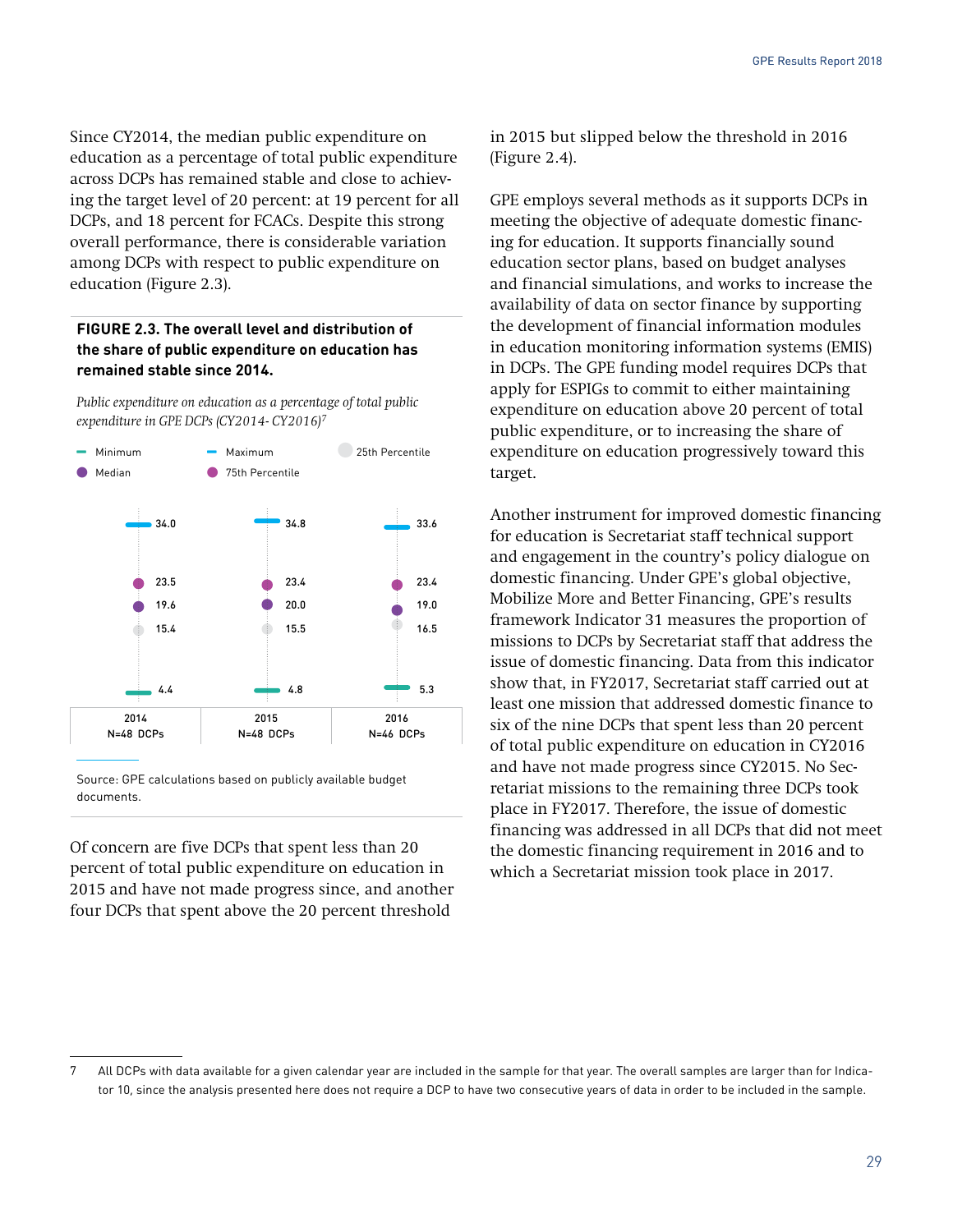#### **FIGURE 2.4. Secretariat missions addressed domestic financing in DCPs that did not meet GPE criteria.**

*Secretariat missions between July 2016 and June 2017 to DCPs where (i) public expenditure on education was below 20 percent of total expenditure in CY2016 and (ii) there was no increase in the percentage of public expenditure on education since CY2015* 



Finally, particularly in the context of GPE's replenishment through GPE 2020, the Secretariat worked with DCPs on pledges for domestic financing through 2020. These pledges provide an indication of the expected direction of future domestic expenditure on education (Box 2.1).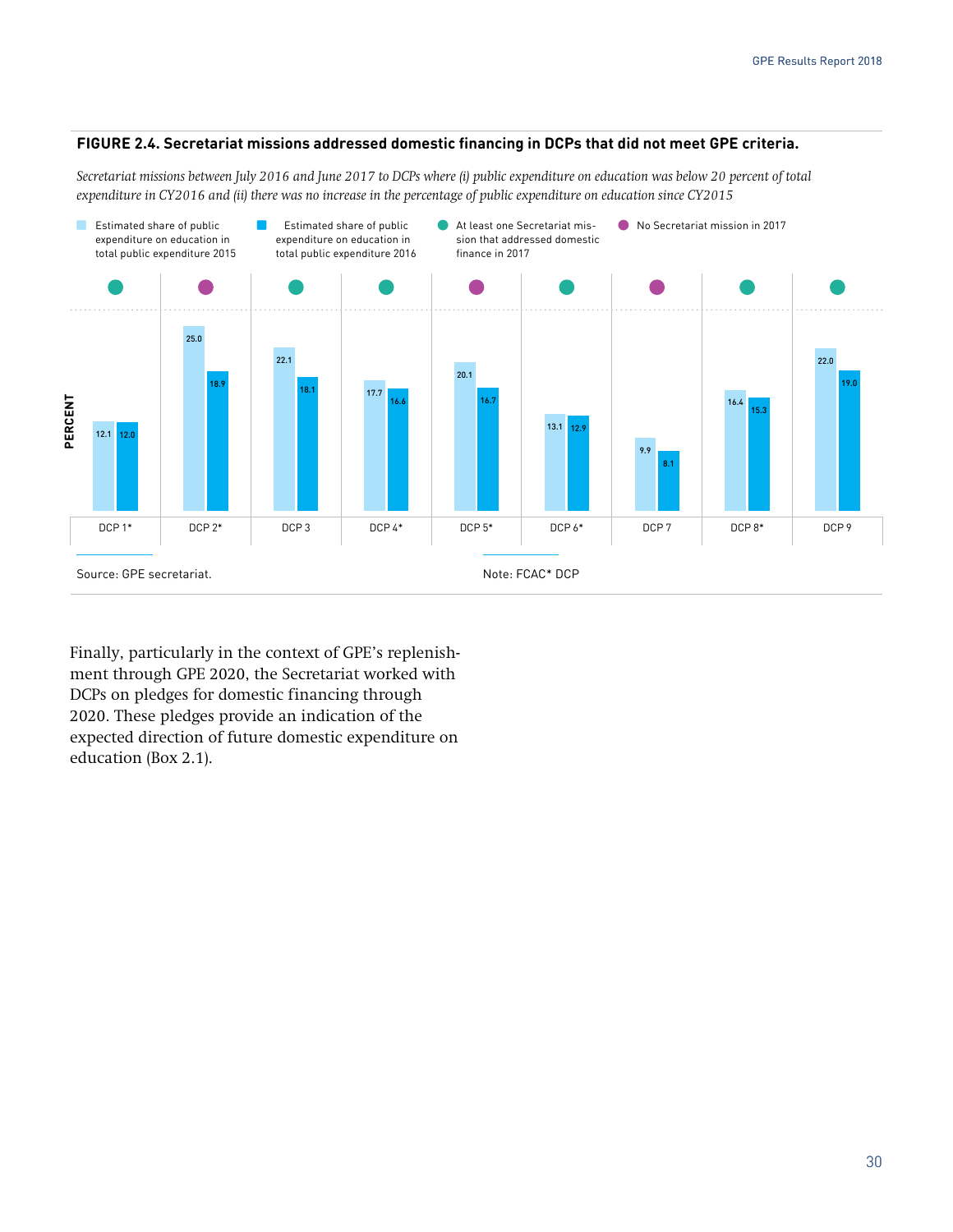#### **BOX 2.1. DCP Pledges on Domestic Finance at the Financing Conference**

In consultation with GPE's developing country partner focal points from ministries of education, the Secretariat developed a process for mobilizing domestic financing pledges from DCPs, which was announced at the GPE Financing Conference in February 2018. Ministries of education were encouraged to work with ministries of finance in setting their targets, and to ensure that such targets were rooted in country-level processes and involved local education groups.

Fifty-three DCPs pledged to increase public expenditure for education. As a result, 45 DCPs will dedicate more than 15 percent of their recurrent budget to education; of these, 35 DCPs will dedicate 20 percent or more by 2020, representing their strong commitment to education. If these pledges are fully realized, expenditure in these DCPs over 2018-2020 will be US\$110 billion, up from US\$80 billion in the previous three years.

The Secretariat will work with DCPs to track progress against the pledges on an annual basis. In addition, making the pledging forms publicly available will enable civil society organizations and other advocacy partners to monitor and track progress of domestic expenditure on education by the DCPs that made commitments.

### **Teachers (Indicator 12)**

Teachers are central to the learning process, and teacher effectiveness has been found to be more strongly associated with learning than any other school-based factors.<sup>8</sup> Teachers also constitute the largest expenditure in education budgets, accounting for up to 90 percent of recurrent costs in the sector.<sup>9</sup>

For an education system to deliver on improved and more equitable learning, it must be adequately supplied with trained teachers. GPE's results framework measures the proportion of DCPs that have pupil-to-trained- teacher ratios (PTTRs) of 40 pupils

per teacher or better at the primary level (Indicator 12). In 2015, the overall proportion of DCPs that had a PTTR of 40 or better was 24 percent (12 out of 49 DCPs<sup>10</sup>) and the target for 2017 was not met. The corresponding figure for FCACs was 15 percent (3 out of 20) and the target for 2017 was also not met (Figure 2.5). In 2016, the overall milestone was met, as was the milestone for FCACs. The indicator value is affected by changes in data availability and therefore the number of DCPs in the pool for the year. Among the sample, three  $DCPs^{11}$  that met the threshold in 2014 fell below it in 2015. In addition, one DCP that did not meet the threshold was added to the sample in 2015.

<sup>8</sup> Eric A. Hanushek and Steven G. Rivkin, "Generalizations about Using Value-Added Measures of Teacher Quality," The American Economic Review 100, no. 2 (May 2010): 267-271; Eric A. Hanushek, John F. Kain, Daniel M. O'Brien, and Steven G. Rivkin, "The Market for Teacher Quality" (NBER Working Paper No. 11154, Cambridge, MA: National Bureau of Economic Research, February 2005); Jonah E. Rockoff, "The Impact of Individual Teachers on Student Achievement: Evidence from Panel Data," The American Economic Review 94, no. 2 (May 2004): 247-252; William L. Sanders and June C. Rivers, Cumulative and Residual Effects of Teachers on Future Student Academic Achievement (Knoxville, TN: University of Tennessee Value-Added Research and Assessment Center, 1996); Birte Snilstveit et al., "Interventions for improving learning outcomes and access to education in low- and middle- income countries: a systematic review," 3ie Systematic Review 24 (London: International Initiative for Impact Evaluation [3ie], September 2015).

<sup>9</sup> UNESCO Institute for Statistics, "Teaching staff compensation as a percentage of total expenditure in public institutions," 2016.

<sup>10</sup> In 2015, data from UIS was available for only 49 DCPs, compared to 55 DCPs in 2014. There were seven DCPs in the sample for 2014 that do not have data for 2015; of these, only one DCP met the PTTR threshold of 40:1 in 2014. One DCP that did not have data in 2014 was added to the sample in 2015; it did not meet the PTTR threshold of 40:1. In addition, three DCPs that met the threshold in 2014 no longer did so in 2015.

<sup>11</sup> In 2014, Kyrgyz Republic met the PTTR threshold of 40:1 with a PTTR of 33 for the most recent year available (2012). UIS has since revised the PTTR series for Kyrgyz Republic, with a PTTR of 140 reported for 2015. The PTTR for Bhutan was previously estimated by GPE, due to a lack of UIS data, at 31 for 2014; UIS data is available for 2015 with a reported PTTR of 40.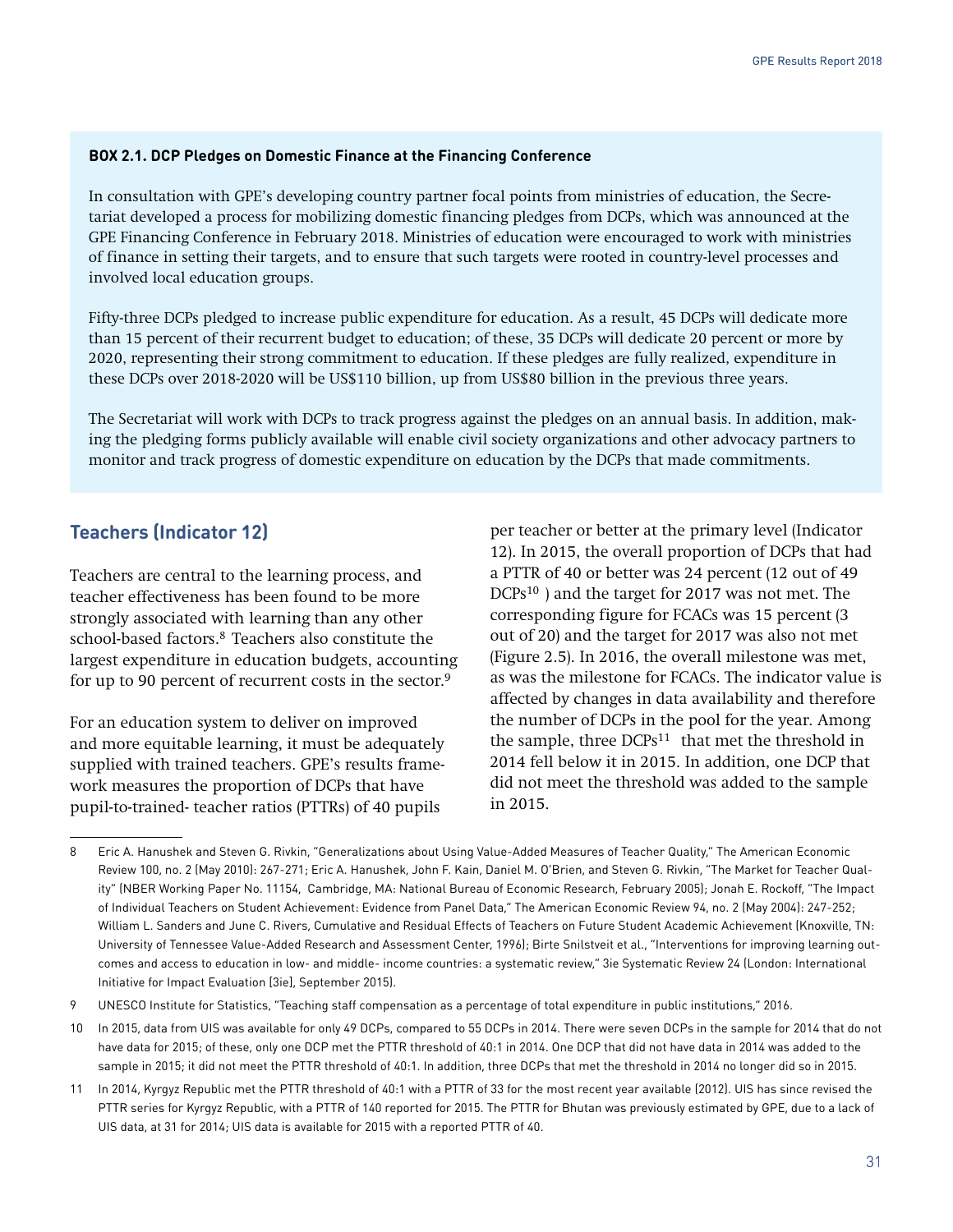#### **FIGURE 2.5. The proportion of DCPs with an adequate provision of trained teachers declined for non-FCAC DCPs.**

GPE DCPs-Overall GPE DCPs-FCAC - GPE DCP-Non-FCAC - 26 DCPs with data for all years between 2010 and 2015 50 40 30 20 10 0 Milestone 2017-Overall 29% 31% 24% 19% 15% Milestone 2017-FCAC  $\cdots$  17% 2010 2011 2012 2013 2014 2015 N= 49 DCPs (20 FCACs)

*Proportion of DCPs with PTTRs of 40:1 or better at the primary level, CY2010–CY2015*

Source: GPE compilation based on data of the UNESCO Institute for Statistics (database), Montreal, http://www.uis.unesco.org .

Looking at longer-term trends at the country level, PTTRs in five out of 18 DCPs<sup>12</sup> with data available deteriorated between 2010 and 2015 (Figure 2.6).

In 2015, 37 DCPs with data available did not meet the PTTR threshold of 40:1. Of the 37 DCPs that did not meet the PTTR threshold of 40:1 in 2015, 24 had active ESPIGs that supported teacher training in FY2017 and another five had sector pooled grants

(Figure 2.7).13 The remaining eight DCPs did not have an active grant in FY2017. However, five of these DCPs have developed education sector plans, endorsed between 2014 and 2017, four of which incorporated teaching and learning strategies that met GPE's quality standards.14 These sector strategies can serve as the basis for implementing critical improvements in teaching and learning, including provision of trained teachers.

<sup>12</sup> Data for both 2010 and 2015 are available for 18 DCPs without the use of imputations to estimate missing values. The aggregate represented in Figure 2.5 uses imputed values for an additional eight DCPs.

<sup>13</sup> GPE's ESPIG has not been classified as supporting teacher training when it is part of a sector pooled grant, even if the pooled grant may support teacher training.

<sup>14</sup> The other three DCPs did not have an ESP endorsed after 2014; only ESPs endorsed after 2014 have been assessed against the quality standards developed in 2016.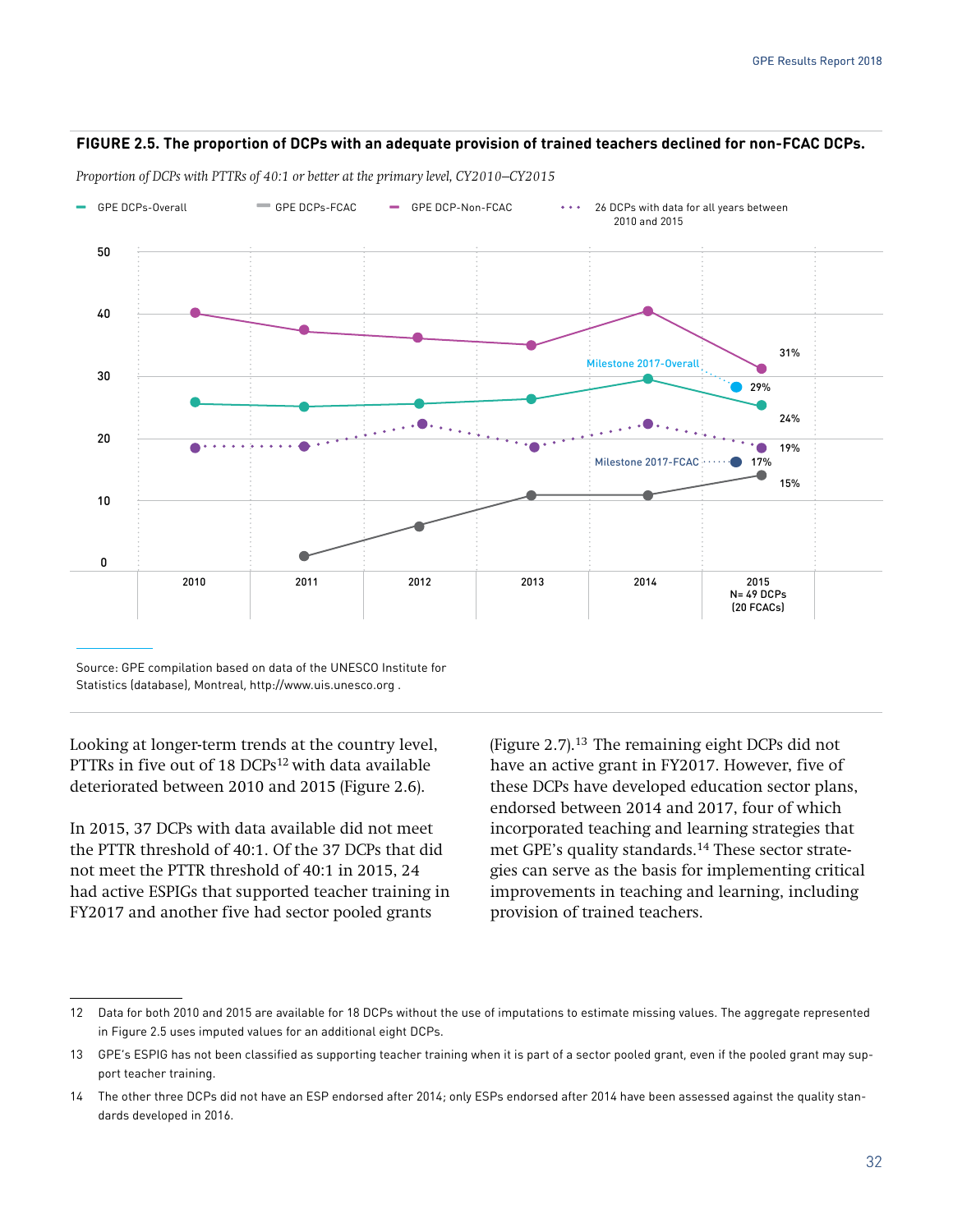#### **FIGURE 2.6. Pupil-to-trained-teacher ratios have improved in several DCPs that are still above the threshold of 40 pupils per trained teacher.**

*Change in PTTRs in selected DCPs between 2010 and 2015*



Source: UNESCO Institute of Statistics.

FCAC\*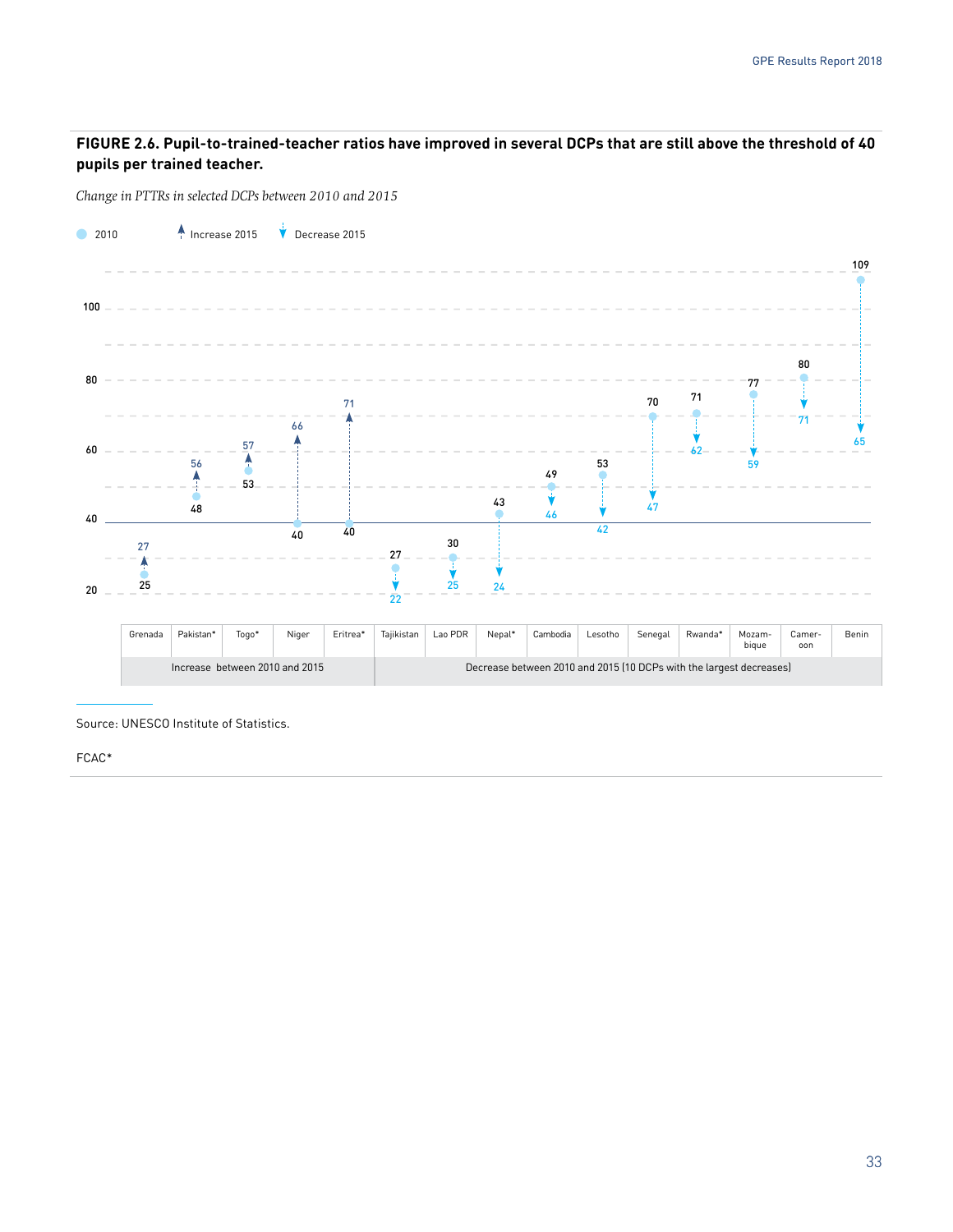#### **FIGURE 2.7. All active ESPIGs in 2017 supported teacher training.**

*ESPIG support for teacher training in FY2017 by performance against PTTR threshold of 40:1 in CY2015*



Where teachers are available, it is also essential that they be allocated equitably among schools to benefit all children. Inequitable teacher allocation is often the result of either an absence of allocation mechanisms that ensure equitable distribution, or the ineffective implementation of such mechanisms.15 For instance, teacher allocation decisions may be subject to political influences or may reflect the preferences of teachers to work in urban schools.16 Thus, schools that are already disadvantaged, perhaps because of a lack of political patronage or because they are in remote rural areas, may also face teacher shortages.

The GPE results framework measures the equitable allocation of teachers, as indicated by the relationship (R2) between the number of pupils and the number of teachers per primary school (Indicator 11). In statistical terms, a country-level value equal to 1 represents a perfectly equitable allocation of

teachers. For a country to meet the minimum criteria for equitable allocation of teachers, it must have a value equal to at least 0.8.17

While no new data is available on Indicator 11, analysis of the country-level values between 2010 and 2014 for both indicators shows that 12 out of 19 DCPs with data available face challenges in terms of both the equitable allocation of teachers and the availability of trained teachers (Figure 2.8). In other DCPs, however, the adequate availability of trained teachers is accompanied by inequitable allocation or vice versa. This suggests the need for differentiated policy responses, based on the specific challenges faced by each DCP. GPE works to improve teacher training and deployment both at the country level, through support for sector planning and implementation grants, and through global initiatives (Box 2.2).

<sup>15</sup> IIEP-Pôle de Dakar, "Teacher Utilization and Allocation in Africa" (working paper), 2016.

<sup>16</sup> Tara Béteille and Vimala Ramachandran, "Contract Teachers in India," Economic & Political Weekly 51, no. 25 (June 2016).

<sup>17</sup> The value 0.8 indicates that 80 percent of the number of teachers per school is explained by the number of students per school.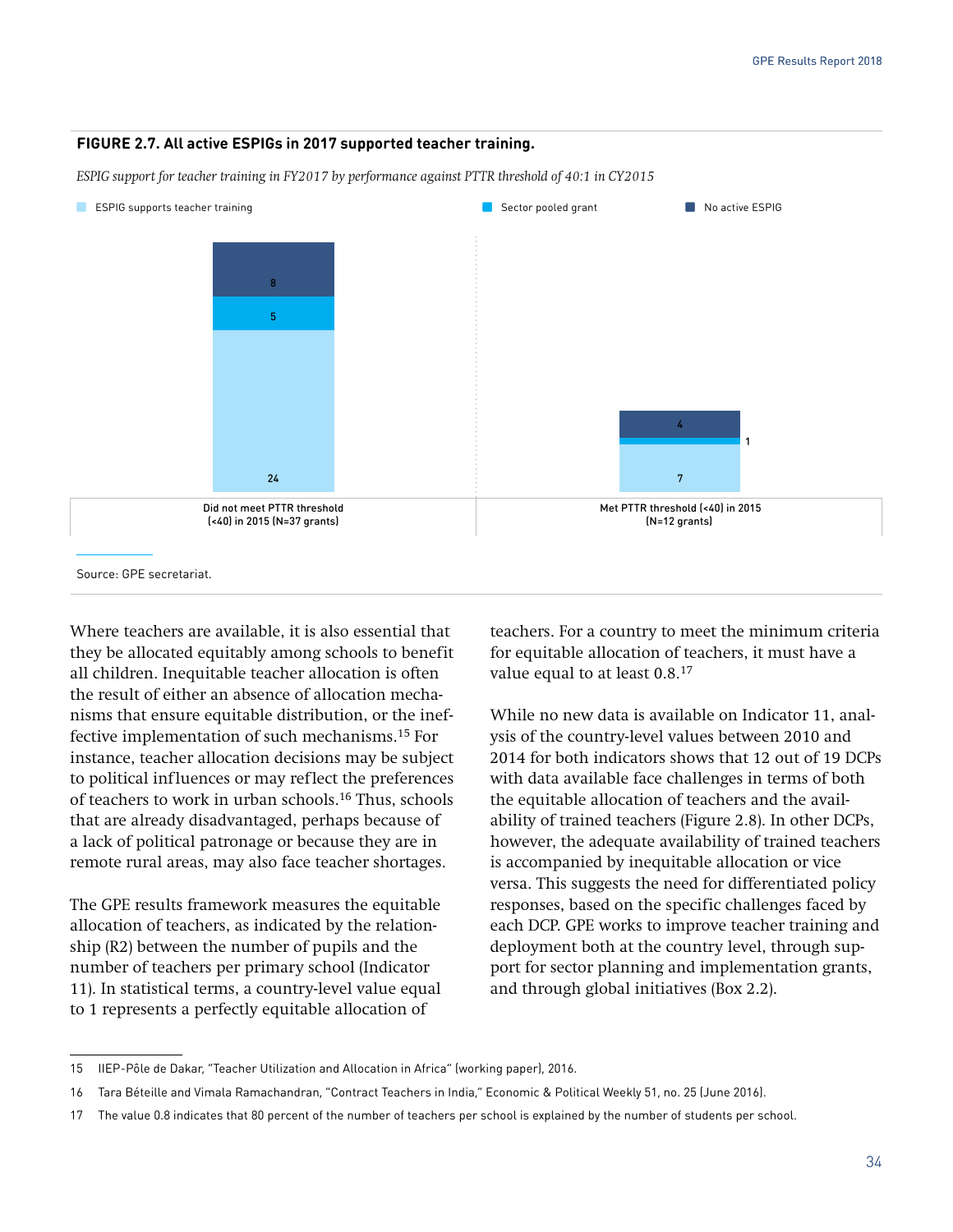#### **FIGURE 2.8. Most DCPs face challenges in both teacher training and deployment (2010-2014).**

*Teacher allocation and PTTRs across DCPs (19 DCPs have data on both indicators)* 



#### **BOX 2.2. GPE's Support to Teachers**

In addition to supporting improvements in teacher training and deployment through its country-level investments in sector planning and program implementation, GPE works with partners to address these challenges at the global level. GPE's new Knowledge and Innovation Exchange (KIX) mechanism will address key policy challenges in teaching and learning through a Learning Exchange platform that supports knowledge sharing, peer learning, and capacity development as well as investments in global public goods. In addition, as part of the steering committee of the UNESCO Teacher Task Force, GPE's Secretariat contributes to shaping the global policy dialogue, promotes knowledge exchange around teachers, and supports an initiative that brings together five other partners for a harmonized approach to improving stronger national teacher policies in four countries. To increase visibility around teacher deployment, the Secretariat is collaborating with UNESCO's IIEP-Pôle de Dakar on a policy brief and is exploring working together to develop guidelines for country-level actors. Finally, the Secretariat is undertaking two analytical studies in order to better understand the issues related to the supply of trained teachers and their equitable deployment and to identify further opportunities for action. These studies will be available beginning in the second half of 2018.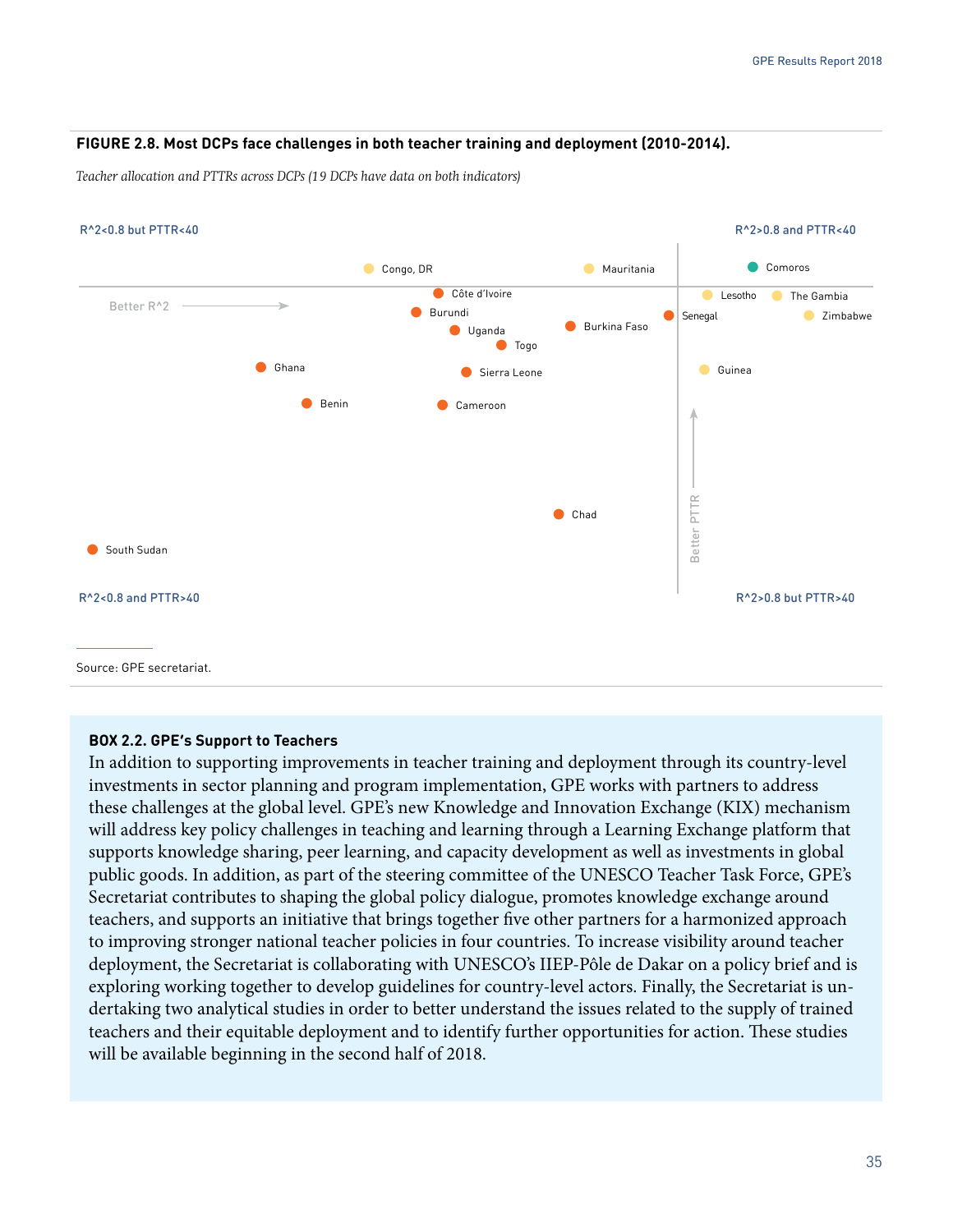## **Data (Indicator 14)**

Good information is the foundation for good policy. Reliable education data can help to shape the incentives facing politicians resulting in better policy, help policymakers manage complex systems, improve accountability with stakeholders, and reveal hidden exclusions.18 At the country level, GPE brings together credible, evidence-based education sector plans, monitored through joint sector reviews that assess key data on plan implementation. Grant support for data systems further bolsters the capacity of the sector to monitor education outcomes.

The results framework tracks the proportion of DCPs that report at least 10 out of 12 key education indicators to UIS<sup>19</sup> (Indicator 14). In 2015, only 30 percent (18 out of 61 DCPs) reported at least 10 out of 12 indicators to UIS, lower than the 2017 milestone of 38 percent (Figure 2.9). Twenty-one percent of FCACs (6 out of 28) reported at least 10 key indicators, also missing the milestone of 39 percent for 2017. The overall milestone was met in 2016, as was the milestone for FCACs.

#### **FIGURE 2.9. Data reporting overall and for FCACs was lower than the 2017 milestone.**

*Proportion of DCPs reporting at least 10 out of 12 key education indicators to UIS (CY2015)*



Source: GPE compilation based on data of the UNESCO Institute for Statistics (database), Montreal, http://www.uis.unesco.org .

<sup>18</sup> The World Bank, World Development Report: Learning to Realize Education's Promise (Washington, DC: World Bank, 2017); UNESCO, Global Education Monitoring Report: Accountability in Education: Meeting our Commitments (Paris: UNESCO, 2017).

<sup>19</sup> See Appendix 2.1 for a list of indicators to be reported.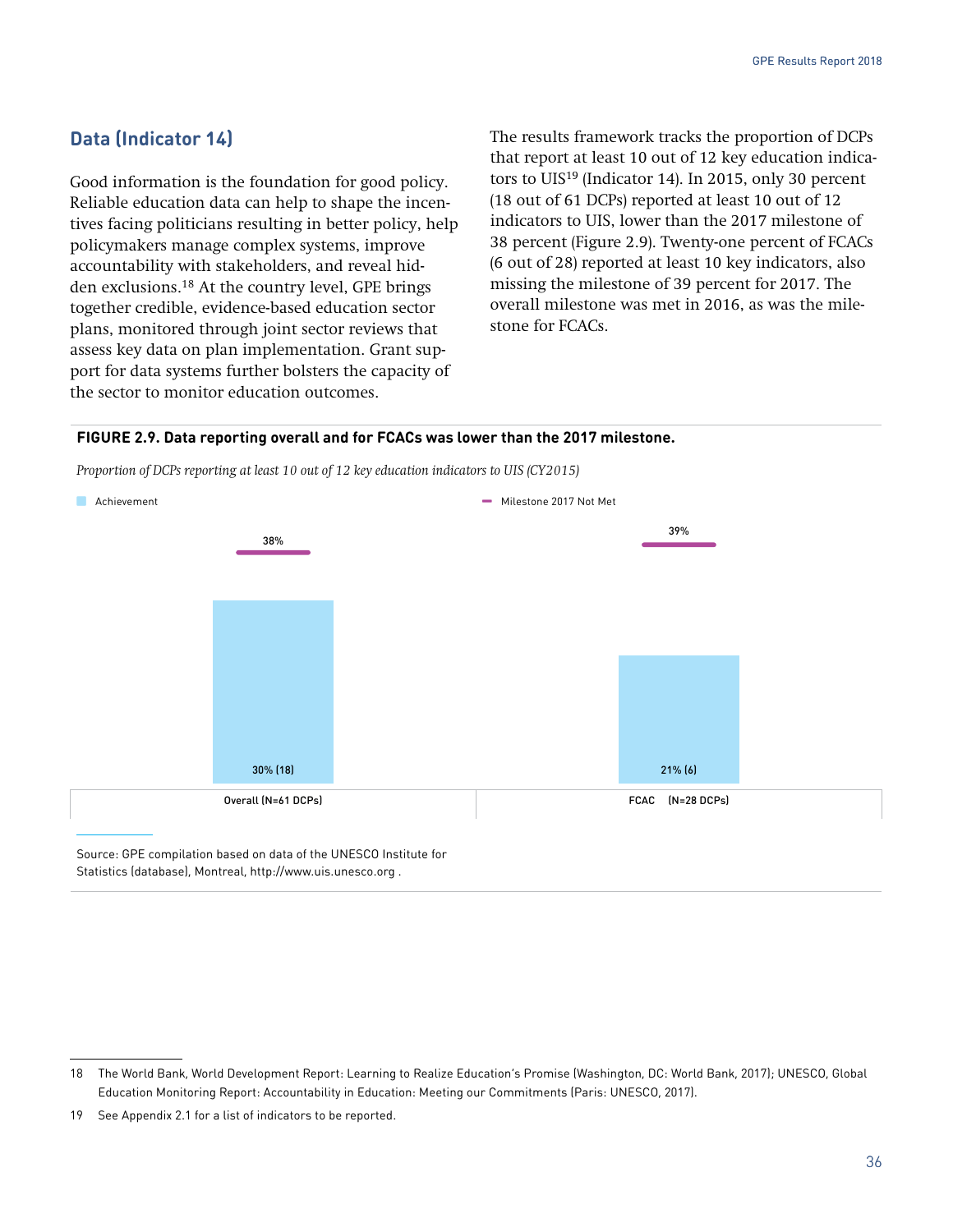Disaggregation by categories of indicators shows that the most significant challenge is with respect to reporting service delivery indicators, which relate to teacher availability and training. Only 33 percent of DCPs (20 out 61) reported at least three out of four service-delivery indicators to UIS in 2015, signifying the need to strengthen national EMIS capacity for improved data availability and reporting on teachers. While a significantly greater proportion of DCPs reported data on outcome indicators and financing indicators, the proportion of DCPs that reported financing indicators declined sharply from 2014 to 2015 (Figure 2.10).

The challenge in reporting financing and servicedelivery indicators was even more acute in the 43 DCPs that did not meet the threshold of reporting at least 10 indicators to UIS in 2015. Of these, only 23 percent (10 of 43 DCPs) reported three out of four service-delivery indicators and 30 percent (13 out of 43 DCPs) reported two out of three financing indicators. In contrast, 63 percent (27 out of 43 DCPs) could report outcome indicators in 2015. Of the 18 that met the UIS data threshold, only 10 reported three out of four service-delivery indicators — but all 18 reported at least two out of three indicators on finance.

#### **FIGURE 2.10. Reporting on service delivery indicators remained problematic and reporting on financing indicators dropped sharply (CY2010 – CY2015).**



*Proportion of DCPs reporting key education indicators to UIS by category of indicators, 2010-2015 (N=61)*

Source: GPE compilation based on data of the UNESCO Institute for Statistics (database), Montreal, http://www.uis.unesco.org .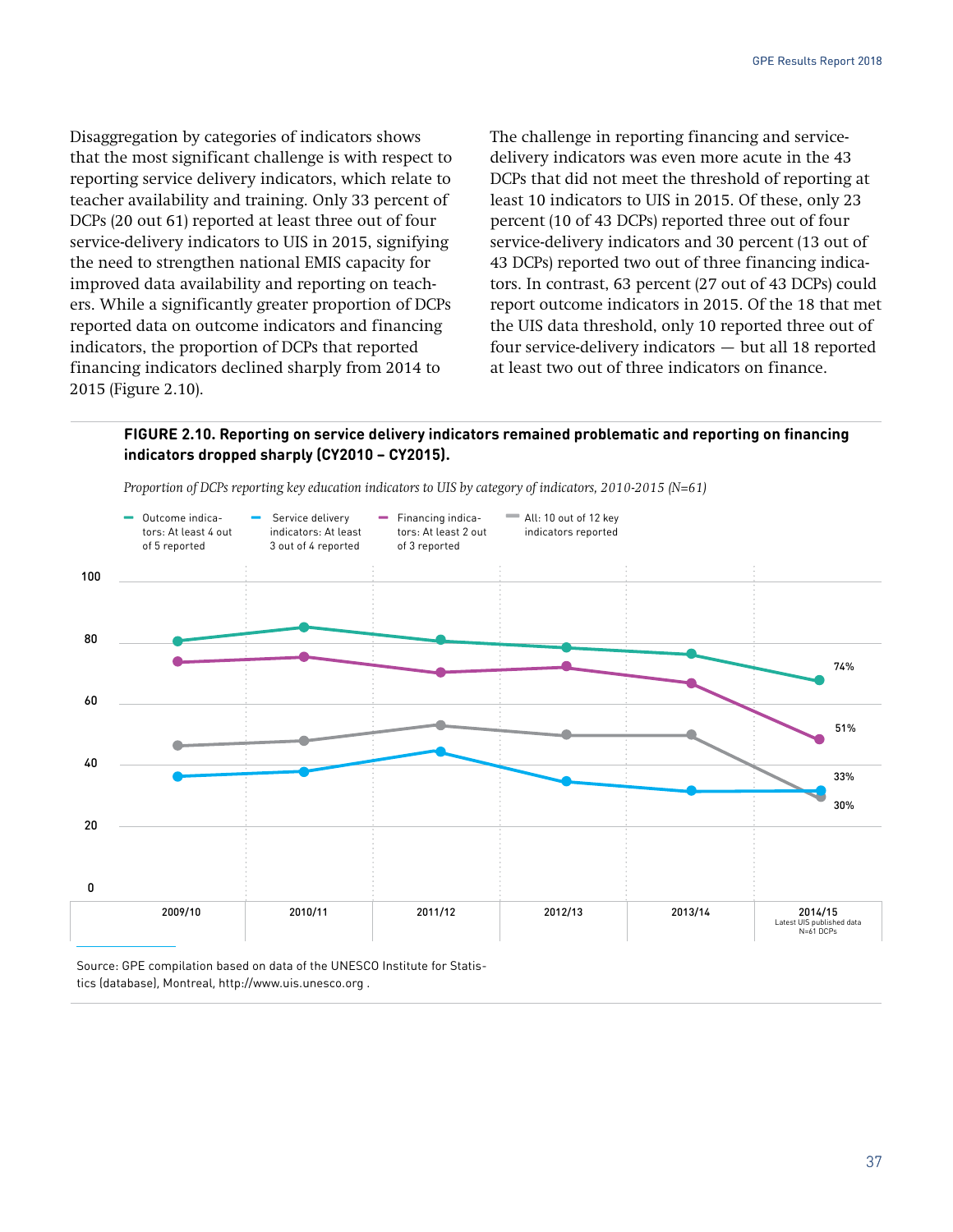A key challenge in this area appears to be that, having accomplished or established data collection and reporting to UIS in 2012, several DCPs were unable to sustain these processes. In 2012, out of 61 DCPs, 32 reported at least 10 indicators to UIS. However, in

2015, only 50 percent of the 32 DCPs reported at least 10 indicators (Figure 2.11). Here, too, reporting on service-delivery indicators remained low and reporting on financing indicators declined sharply.

#### **FIGURE 2.11. The capacity to collect and report data to UIS was not sustained between 2012 and 2015.**

*Proportion of DCPs reporting key education indicators to UIS, by category of indicators (out of DCPs that reported at least 10 out of 12 key indicators in CY2012, N=32)*



Source: GPE compilation based on data of the UNESCO Institute for Statistics (database), Montreal, http://www.uis.unesco.org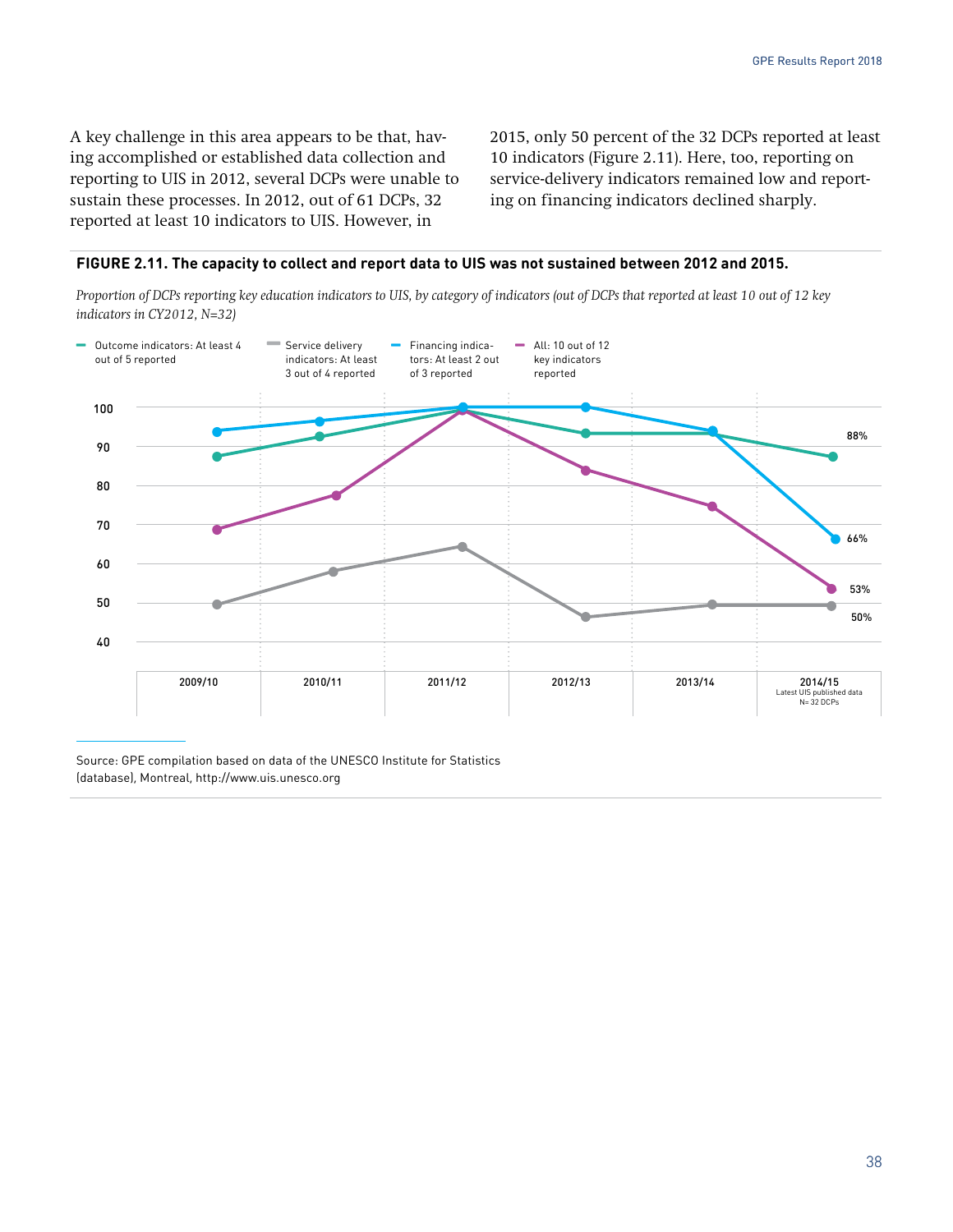Several tools in GPE's new funding and operational model, in effect since 2014, are used to build the capacity of DCPs to collect, report and make use of data. The funding model requires that countries applying for an ESPIG must be able to provide education data, disaggregated by gender and socioeconomic status, and report critical data to UIS for global monitoring of education progress. If such capacity does not exist, a time-bound strategy $^{20}$  to develop or strengthen the national education management information system to produce reliable education and financial data is required. Dialogue between DCPs and the Secretariat during the quality assurance process for ESPIGs helps to identify milestones in addressing gaps, if any, in meeting these requirements. In cases where a data gap is identified but there is a lack of funding to address it, the

GPE funding model requires the use of ESPIG funds to address the gap. Progress toward milestones in addressing data gaps is monitored through the joint sector review process carried out by local education groups.

An important component of ESPIG support to DCPs is the development of education management information systems. Of the 43 DCPs that reported less than 10 key indicators to UIS in 2015, 31 had active ESPIGs in FY2017. EMIS were supported by 25 of these 31 ESPIGs (Figure 2.12). Of the six DCPs<sup>21</sup> where EMIS were not supported by ESPIGs, three are expected to submit new grant applications in FY 2019, through which process the requirements of the GPE funding model will ensure that this issue is addressed.

#### **FIGURE 2.12. There was strong support for EMIS through ESPIGs in FY2017, including in DCPs with weak data reporting capacity.**

*ESPIG support for EMIS in FY2017 by number of key education indicators reported to UIS in CY2015*



Source: GPE secretariat.

<sup>20</sup> Indicator 17 of the results framework measures the proportion of DCPs with an ESPIG application approved in the reference financial year that have a data strategy that meets quality standards. See Chapter 3 for further details.

<sup>21</sup> All six ESPIGs were approved prior to the implementation of the new funding model. In cases where the GPE ESPIG does not support an EMIS system, the development of an EMIS may be financed through other sources.